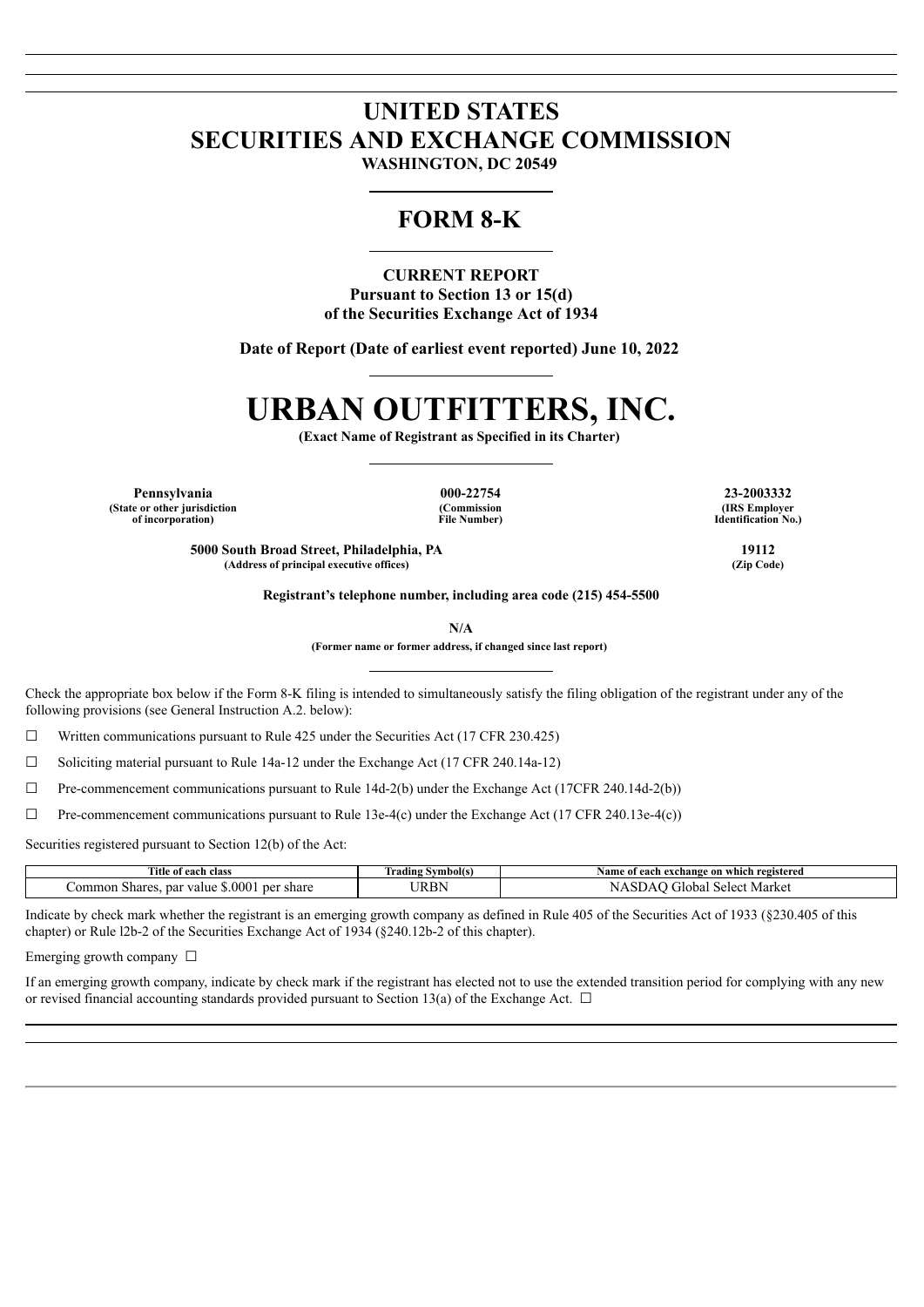#### **Item 1.01. Entry into a Material Definitive Agreement.**

On June 10, 2022, Urban Outfitters, Inc. (the "Company") and certain of its domestic subsidiaries entered into the third amendment (the "Third Amendment") to the Company's amended and restated credit agreement (the "Amended Credit Agreement"), amending the Company's asset-based revolving credit facility with certain lenders, including JPMorgan Chase Bank, N.A., as administrative agent, and J.P. Morgan Securities LLC and Wells Fargo Bank, National Association, as joint lead arrangers and co-book managers. The Third Amendment extends the maturity date of the senior secured revolving credit facility to June 2027 and replaces LIBOR as a reference interest rate for borrowings (the "Amended Credit Facility").

The Amended Credit Facility provides for loans and letters of credit up to \$350 million, subject to a borrowing base that is comprised of our eligible accounts receivable and inventory. The Amended Credit Facility includes a swing-line sub-facility, a multicurrency sub-facility and the option to expand the facility by up to \$150 million. The funds available under the Amended Credit Facility may be used for working capital and other general corporate purposes.

The Amended Credit Facility provides for interest on borrowings, at the Company's option, at either (i) adjusted SOFR, CDOR, SONIA or EURIBOR plus an applicable margin ranging from 1.125% to 1.375%, or (ii) an adjusted ABR plus an applicable margin ranging from 0.125% to 0.375%, each such applicable margin depending on the level of availability under the Amended Credit Facility. Depending on the type of borrowing, interest on the Amended Credit Facility is payable monthly, quarterly or at the end of the interest period. A commitment fee of 0.20% is payable quarterly on the unused portion of the Amended Credit Facility.

All obligations under the Amended Credit Facility are unconditionally guaranteed by the Company and certain of its U.S. subsidiaries. The obligations under the Amended Credit Facility are secured by a first-priority security interest in inventory, accounts receivable, and certain other assets of the Company and certain of its U.S. subsidiaries. The obligations of URBN Canada Retail, Inc. are secured by a first-priority security interest in its inventory, accounts receivable, and certain other assets. The Amended Credit Agreement contains customary representations and warranties, negative and affirmative covenants and provisions relating to events of default.

#### Item 2.03. Creation of a Direct Financial Obligation or an Obligation under an Off-Balance Sheet Arrangement of a Registrant.

The information described above under "Item 1.01 Entry into a Material Definitive Agreement" is hereby incorporated by reference into this Item 2.03.

- 1 -